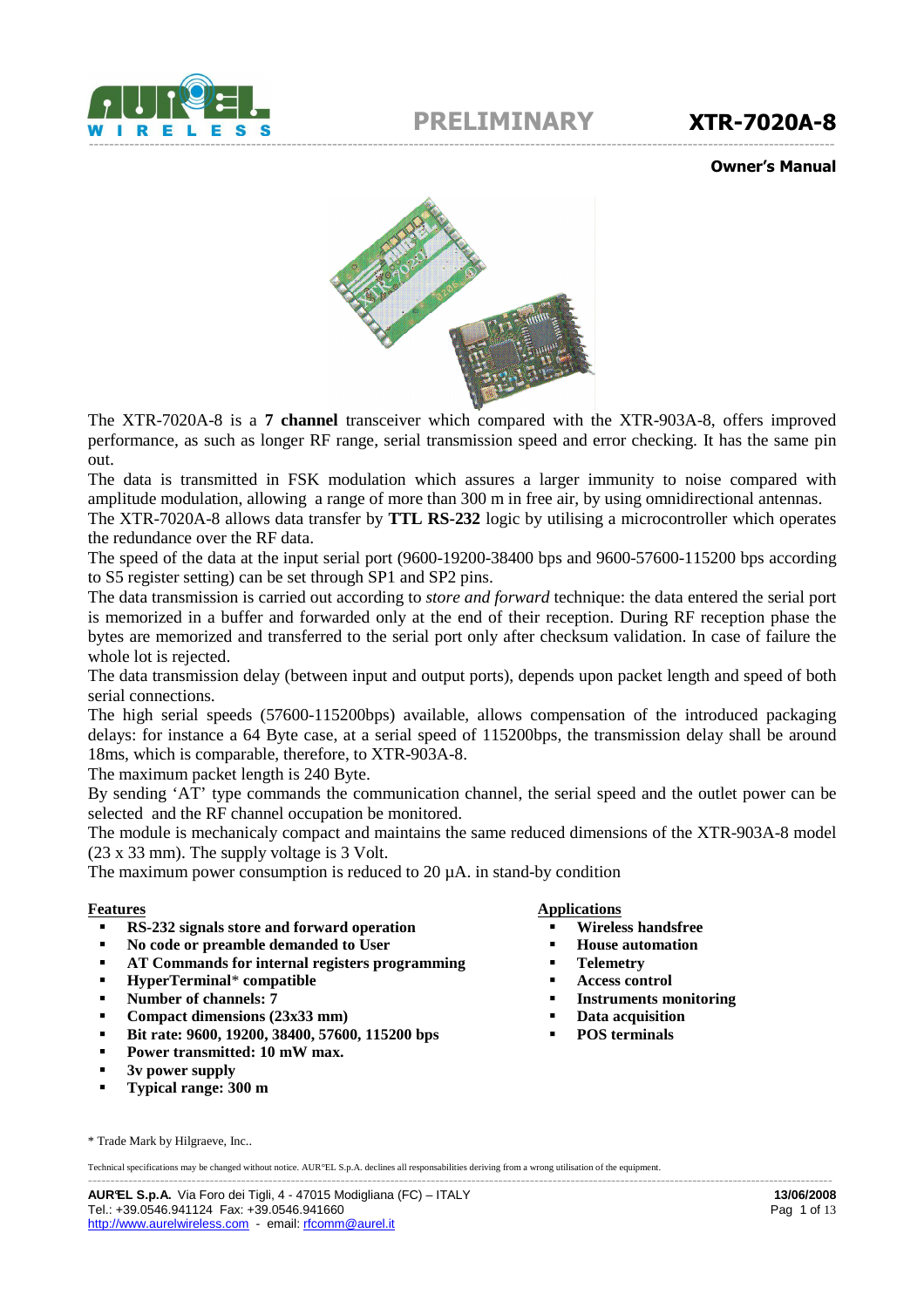

#### Owner's Manual

# **Absolute limits**

| Operating temperature | $-20\,^{\circ}\text{C}$ $\div$ $+70\,^{\circ}\text{C}$ |
|-----------------------|--------------------------------------------------------|
| Storage temperature   | $-40\degree C \div +100\degree C$                      |
| Power supply          | $+6V$                                                  |
| Input voltage         | $-1.0 \div \text{Vcc} + 0.3 \text{V}$                  |
| Output voltage        | $-1.0 \div \text{Vcc} + 0.3 \text{V}$                  |

# **Technical features**

|                                         | Min.       | Typ.                              | Max.    | Unit       |
|-----------------------------------------|------------|-----------------------------------|---------|------------|
| <b>DC</b> Levels                        |            |                                   |         |            |
| Supply voltage                          | 2.7        | 3.3                               | 3.6     | V          |
| Power consumption (rx mode)             |            | 26                                |         | mA         |
| Power consumption (tx mode $@ - 8$ dBm) |            | 20                                |         | mA         |
| Power consumption (tx mode $@ 10$ dBm)  |            | 31                                |         | mA         |
| Power consumption (stand-by mode)       |            | 18                                | 20      | μA         |
| Logic level "1" in input/output         | $0.7x$ Vcc |                                   | Vcc     | V          |
| Logic level "0" in input/output         | $\Omega$   |                                   | 0.3xVec | V          |
| RF                                      |            |                                   |         |            |
| Band                                    |            | $868 \div 870$                    |         | <b>MHz</b> |
| Modulation type                         |            | <b>FSK</b>                        |         |            |
| RX Sensibility (@115200 bps)            |            | $-100$                            |         | dBm        |
| <b>TX Power</b>                         | $-8$       |                                   | 10      | dBm        |
| Performance                             |            |                                   |         |            |
| Serial Bit Rate <sup>1</sup>            |            | 9600, 19200, 38400, 57600, 115200 |         | bps        |
| Outdoor range                           |            | 300                               |         | m          |
| Number of channels                      |            |                                   | 7       |            |
| <b>Channel Spacing</b>                  |            | 153.6                             |         | kHz        |
| <b>Commutation times</b>                |            |                                   |         |            |
| $PWRDN \rightarrow RX$                  |            | $<$ 5                             |         | ms         |
| $TX \rightarrow RX$                     |            | $\leq$ 5                          |         | ms         |
| $RX \rightarrow TX$                     |            | $<$ 5                             |         | ms         |
| <b>Default setting</b>                  |            |                                   |         |            |
| Channel                                 |            | 868.19                            |         | <b>MHz</b> |
| Output Power (tx)                       |            | 10                                |         | dBm        |

 $<sup>1</sup>$  As input serial signal is intended 8,n, 1.</sup>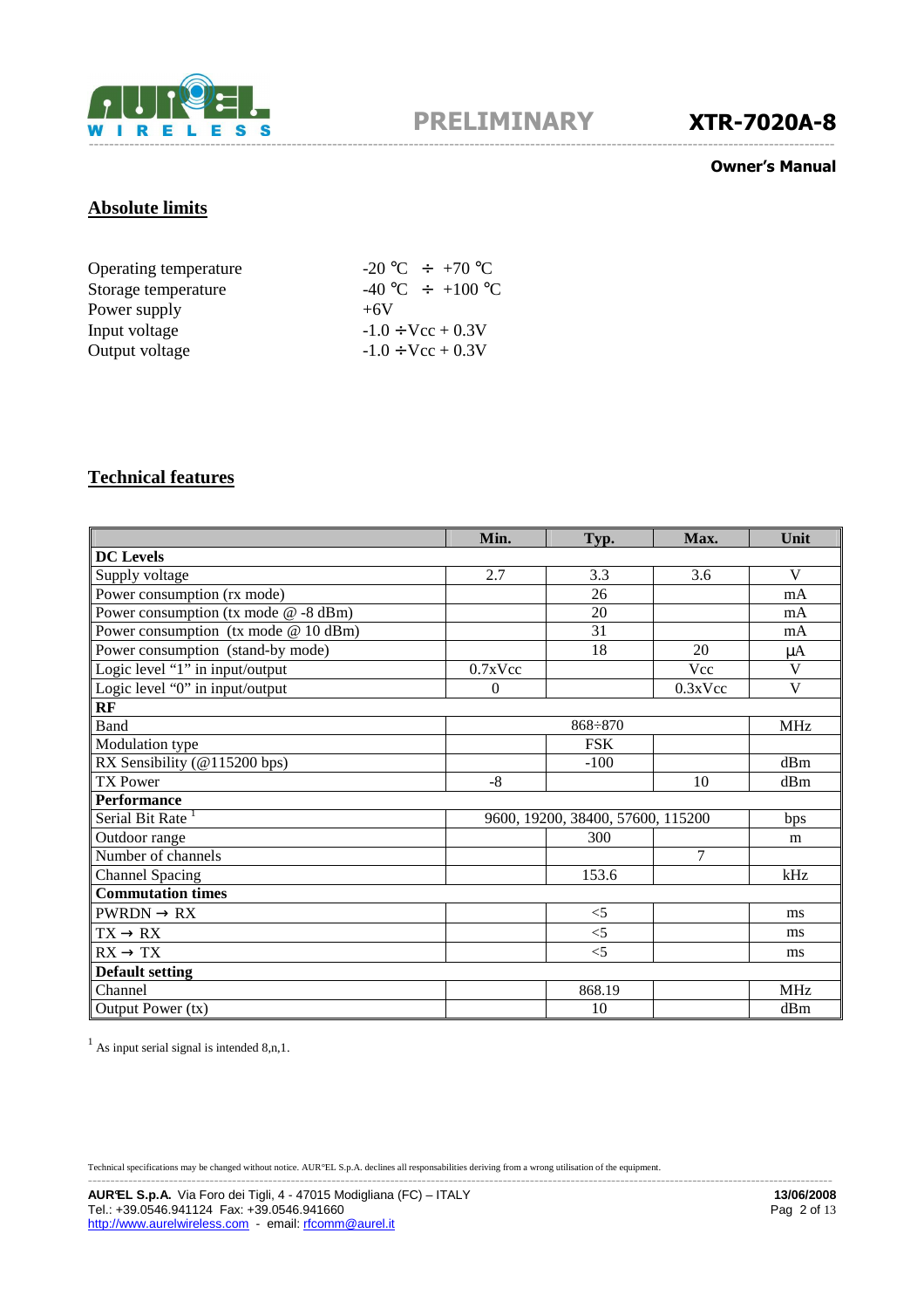

#### Owner's Manual

# **Pins description**



#### **Fig. 1**: Device's pinout

| Pin              |                 | <b>Description</b>                                                                                                                                  |                              |             |                     |  |
|------------------|-----------------|-----------------------------------------------------------------------------------------------------------------------------------------------------|------------------------------|-------------|---------------------|--|
| 1,3              | <b>RF GND</b>   | Connection with RF ground plane                                                                                                                     |                              |             |                     |  |
| $\overline{2}$   | <b>ANT</b>      | Antenna connection, 50 ohm impedance                                                                                                                |                              |             |                     |  |
| 4, 5, 6, 7,<br>8 | $\prime$        | Not in use in this model                                                                                                                            |                              |             |                     |  |
| 9,10,18          | <b>GND</b>      | Connection to ground plane                                                                                                                          |                              |             |                     |  |
| 11,15            | <b>SP1, SP2</b> | Serial speed selection pins. The selection must be carried out before switching on the device                                                       |                              |             |                     |  |
|                  |                 |                                                                                                                                                     | <b>Jumper</b>                |             | <b>Serial speed</b> |  |
|                  |                 | S1                                                                                                                                                  | S <sub>2</sub>               | $S5=0$      | $S5=1$              |  |
|                  |                 | Vcc                                                                                                                                                 | Gnd                          | 38400       | 115200              |  |
|                  |                 | Gnd                                                                                                                                                 | Vcc                          | 19200       | 57600               |  |
|                  |                 | Vcc                                                                                                                                                 | Vcc                          | 9600        | 9600                |  |
|                  |                 | Gnd                                                                                                                                                 | Gnd                          | Test Mode:  | Test Mode:          |  |
|                  |                 |                                                                                                                                                     |                              | pseudonoise | data packet         |  |
|                  |                 |                                                                                                                                                     |                              |             |                     |  |
| 12               | <b>RSRX</b>     | Serial data output with TTL RS-232 logic with 1 start bit (0V), 8 data bit and 1 stop bit (3V). The line must be<br>driven at high logic level (3V) |                              |             |                     |  |
| 13               | 485EN/CTS       | Pin 13 could be programmed by registers S6 and S7. In this way a transceiver RS485 could be enabled or close the data                               |                              |             |                     |  |
|                  |                 | transmission upon the serial line (CTS)                                                                                                             |                              |             |                     |  |
|                  |                 |                                                                                                                                                     |                              |             |                     |  |
|                  |                 | The 485EN line allows to drive the RS-232 / RS-485 interface. In correspondence of the output data on the RSTX                                      |                              |             |                     |  |
|                  |                 | line, the signal reches a high logic level.                                                                                                         |                              |             |                     |  |
|                  |                 |                                                                                                                                                     |                              |             |                     |  |
|                  |                 |                                                                                                                                                     | <b>RSTX</b>                  |             |                     |  |
|                  |                 |                                                                                                                                                     |                              |             |                     |  |
|                  |                 |                                                                                                                                                     |                              |             |                     |  |
|                  |                 | 485EN                                                                                                                                               |                              |             |                     |  |
|                  |                 |                                                                                                                                                     |                              |             |                     |  |
|                  |                 | CTS signal is driver in a lower logic signal when unit connected to the RSTX line doesn't transmitt any data. XTR                                   |                              |             |                     |  |
|                  |                 | 7020A-8 connection components are busy in previous sending operations.                                                                              |                              |             |                     |  |
|                  |                 |                                                                                                                                                     |                              |             |                     |  |
|                  |                 | CTS                                                                                                                                                 |                              |             |                     |  |
|                  |                 |                                                                                                                                                     |                              |             |                     |  |
|                  |                 | <b>RSTX</b>                                                                                                                                         |                              |             |                     |  |
| 14               | <b>RSTX</b>     | Serial data input with TTL RS-232 logic with 1 start bit (0V), 8 data bit and 1 stop bit (3V). The line must be<br>driven at high logic level.      |                              |             |                     |  |
| 16               | <b>PWRDN</b>    | Device state. In Power Down the transceiver XTR-7020A-4 goes off reducing the consumption to less than<br>$20\mu$ A.                                |                              |             |                     |  |
|                  |                 |                                                                                                                                                     | <b>PWRDN</b><br><b>STATE</b> |             |                     |  |
|                  |                 |                                                                                                                                                     | $\boldsymbol{0}$<br>On       |             |                     |  |
|                  |                 |                                                                                                                                                     | 1                            | Off         |                     |  |

Technical specifications may be changed without notice. AUR°EL S.p.A. declines all responsabilities deriving from a wrong utilisation of the equipment.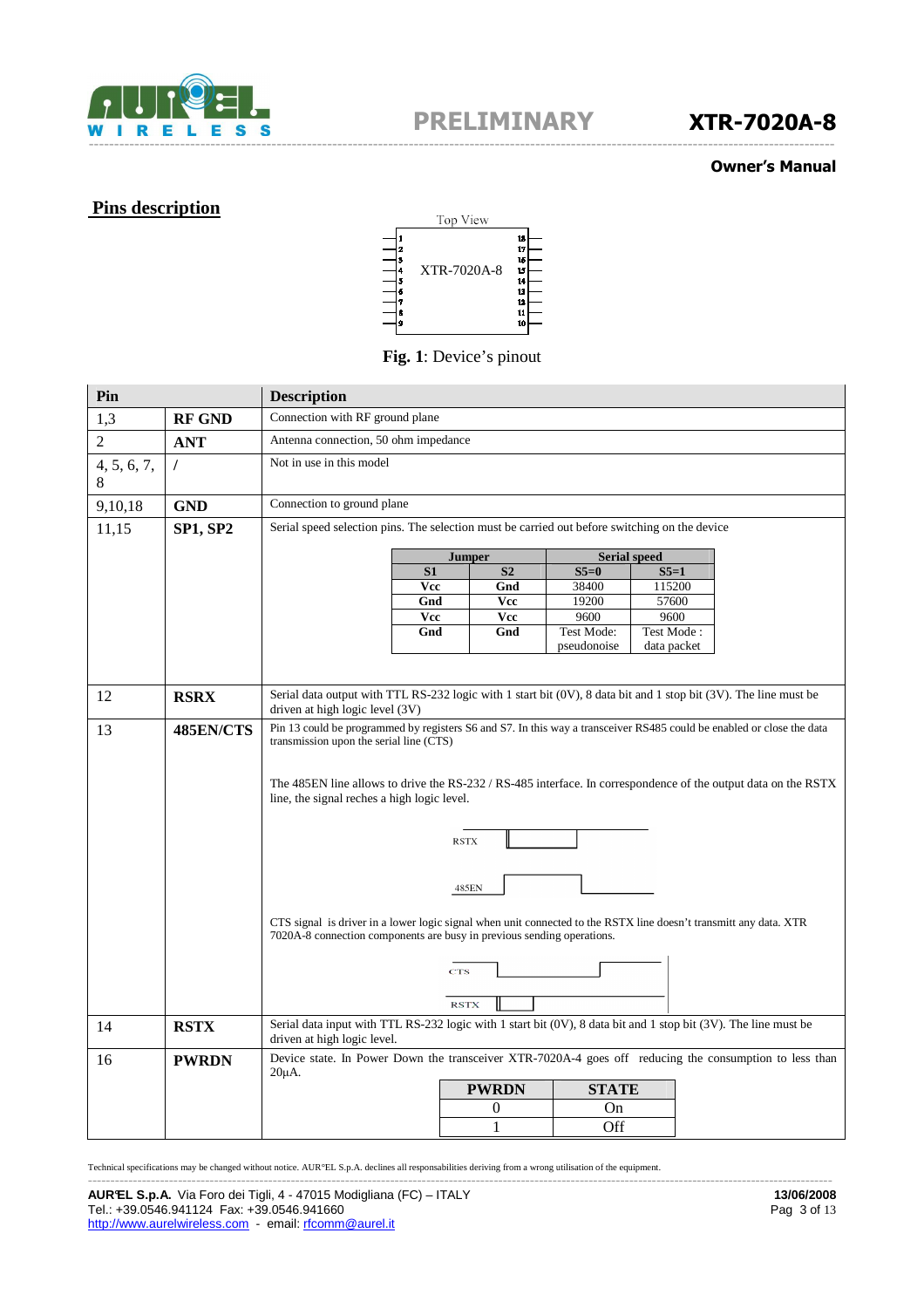

#### Owner's Manual

|               | It is recommended not to leave the pin under a variable voltage if inactive, in order to avoid module's<br>malfunctionings |
|---------------|----------------------------------------------------------------------------------------------------------------------------|
| $\bf{v_{cc}}$ | Module's supply (3V), duly filtered and adjusted.                                                                          |

#### **Tab. 1**: Pins description

### **XTR-7020A-8 Operating mode**

The device's operating modes can be summarized in 6 conditions (Fig. 2):



#### 1. Test Mode

The Test Mode can be reached by short circuiting pins SP1 and SP2 to ground, prior to switching on the device. According to S5 register containt, two different test modes can be obtained:

• S5=0: An RF continuous transmission of a carrier madulated by a 20 kHz signal composed by a sequence of pseudorandom data.

**Fig. 2** Operating modes

• S5=1: Transmission of a data packet defined by a 4 digits incremental numerical value.

To exit such mode the supply must be cut off and a new configuration of SP1 and SP2 must be selected.

#### 2. Idle Mode

It is the initial rest state of the device when is switched on (if SP1 and SP2 select the Test Mode): in such operating mode the transceiver waits the data reception from RF or from the RSTX serial line.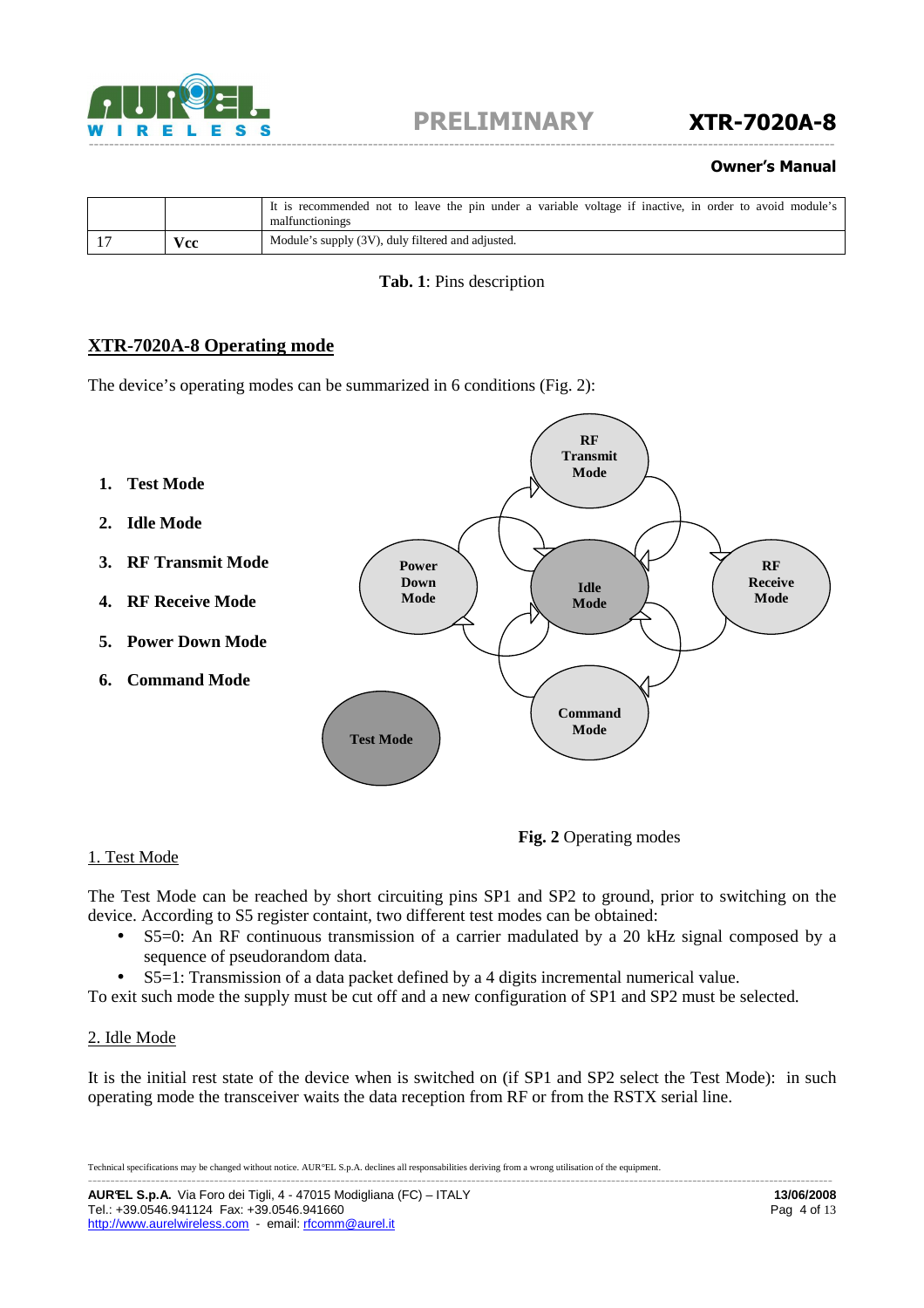

#### Owner's Manual

#### 3. RF Transmit Mode

From the inactive condition (Idle Mode) the module switches to an RF transmission state, when on the RSTX input line (pin 14) is available a start bit (low logic level, 0V) and consequently at list one byte of data.

The mechanism of data transfer *Store & Forward* may be described by pairs of operations in a sequence.

- Unit A serial reception / Unit A RF transmission
- Unit B RF reception / Unit B serial transmission [Fig. 3]

The lack of data at the XTR-7020A-8 module's input is established by the expiring of a Timeout (determined according to the speed of the data serial). Once it is off, the transceiver does not memorize further incoming data until the RF transmission, of those already inside its reception buffer, is carried out.

The data is transmitted through an RF channel only after the serial reception is over. In the same way the receiver analyzes the received packets from the RF, proceeding then with the serial transmission if the data is valid or discarding them if not correct.

| <b>Unit A serial reception</b> |                                 |                                                                 |
|--------------------------------|---------------------------------|-----------------------------------------------------------------|
| Unit A serial STORE            | $\rightarrow$ Unit A RF FORWARD |                                                                 |
|                                | Unit A RF transmission          |                                                                 |
|                                | Radiofrequency                  | Valid packet from unit B and<br>transmitted through serial port |
|                                | <b>Unit B RF reception</b>      |                                                                 |
|                                | Unit $B$<br>RF STORE            | $\rightarrow$ Unit B serial FORWARD                             |
|                                |                                 | Unit B serial transmission                                      |
|                                |                                 |                                                                 |
|                                |                                 |                                                                 |

#### **Fig. 3**: Store & Forward mechanism

As shown by the Fig. 3 time diagram, the time interval, from the starting moment (instant 0) when the data reaches the module's port, to the moment when it is received by the remote module, is the function of the number of Bytes that form the packet and of the serial speeds used for the reception as well as for the transmission.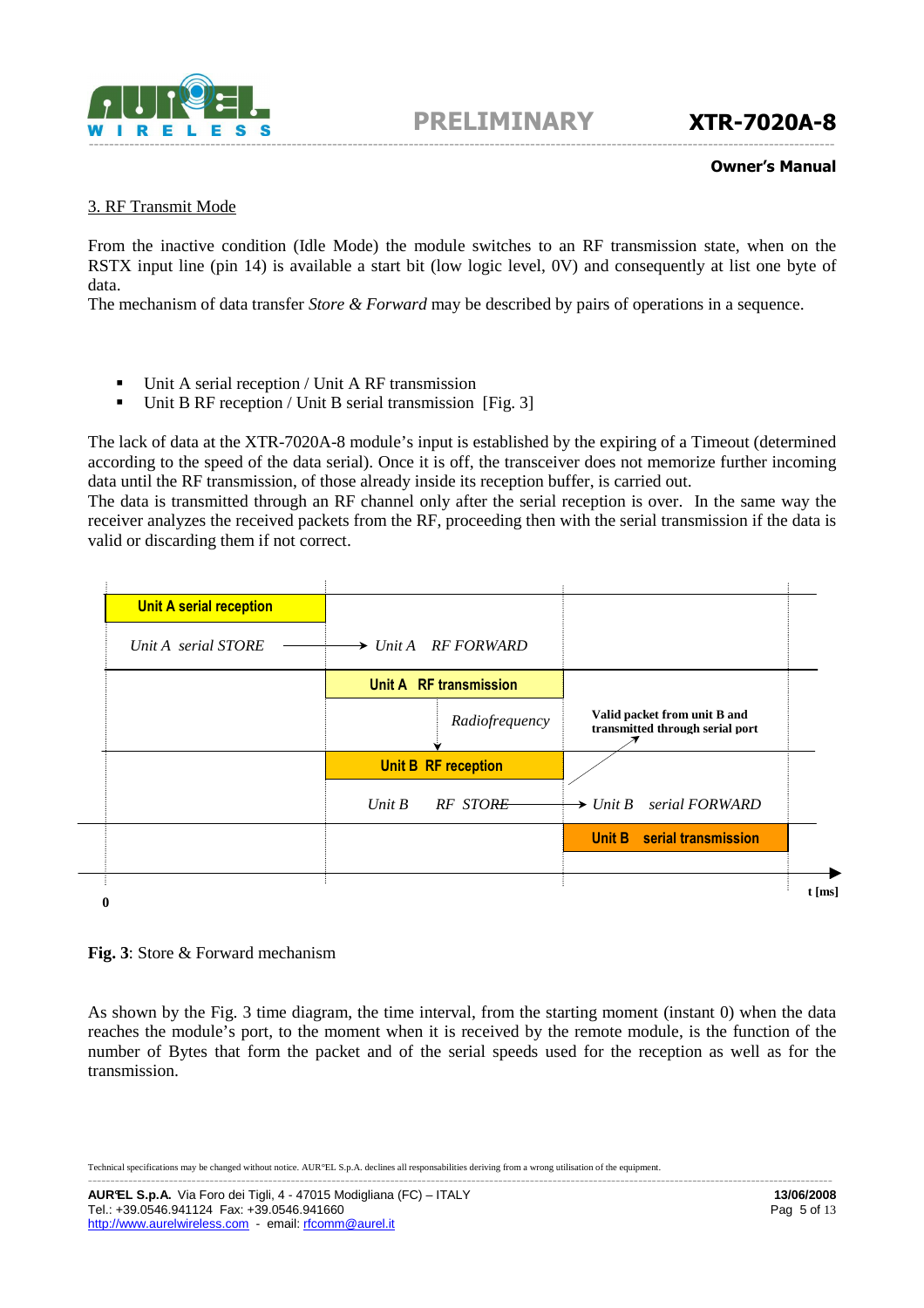

#### Owner's Manual

For the correct operation of the device consider that the phases contemporaneity inside the same unit is not allowed; for instance : the data that possibly has entered through serial port of unit A is not memorized in the input buffer if the same unit is in RF transmission phase.

Same thing for unit B; it is not allowed to receive RF data while the previous bytes packet is under serial transmission.

Fig. 4 shows the case of the transmission of two packets in a sequence from unit A to unit B: packet #1 enters unit A and is transmitted to unit B that forwards it through the serial port. The transmission of the packet #2 must be carried out bearing in mind that the end of the serial reception of unit A has to take place AFTER the end of the serial transmission of packet #1 by unit B so to avoid the overlapping of the RF reception and of the serial transmission phases in this device: it is therefore necessary to enter a safety interval between the transmissions of the two packets in function of the number of byte of the first packet, of the serial speed of unit B and in function of the time required  $T_{\text{RF}}[ms]$  for the transmission of the packet on the RF which depends upon the number of bytes of the packet and it is given by

$$
T_{RF}[ms] = 3.1 + 0.139 \cdot N_{byte}
$$

The last byte of the second packet must enter unit A after unit B has ended the serial transmission of the first packet .

| Unit A serial reception of packet<br>#2 |        | Serial data cannot be sent to unit A while the RF<br>transmission of the packet #1 is in progress. | serial reception packet #1                                                    | Unit A    |
|-----------------------------------------|--------|----------------------------------------------------------------------------------------------------|-------------------------------------------------------------------------------|-----------|
|                                         |        | <b>Unit A</b><br><b>RF transmission of packet #1</b>                                               | Packet #2 cannot enter unit A while the<br>RF transmission of packet #1 is in | progress. |
| serial transmission of packet #1        | Unit B |                                                                                                    |                                                                               |           |
|                                         |        |                                                                                                    |                                                                               |           |
|                                         |        |                                                                                                    |                                                                               |           |

**Fig. 4**: Two data packets transmission

### 5. Power Down Mode

By bringing to high level  $(+3V)$  pin 16 (PWRDN), the device enters into a power saving state; the consumption in fact is limited to less than 10 µA. In this mode, the transceiver can neither receive nor transmit. It is necessary to commutate pin 16 to low level (0V) to bring it back to the normal operating state (Idle mode).

In such a state the RSTX line must be maitained to the high logic level  $(+3V)$  to avoid a wrong data transmission when the module is switched on.

#### 6. Command Mode (XTR-7020A-8)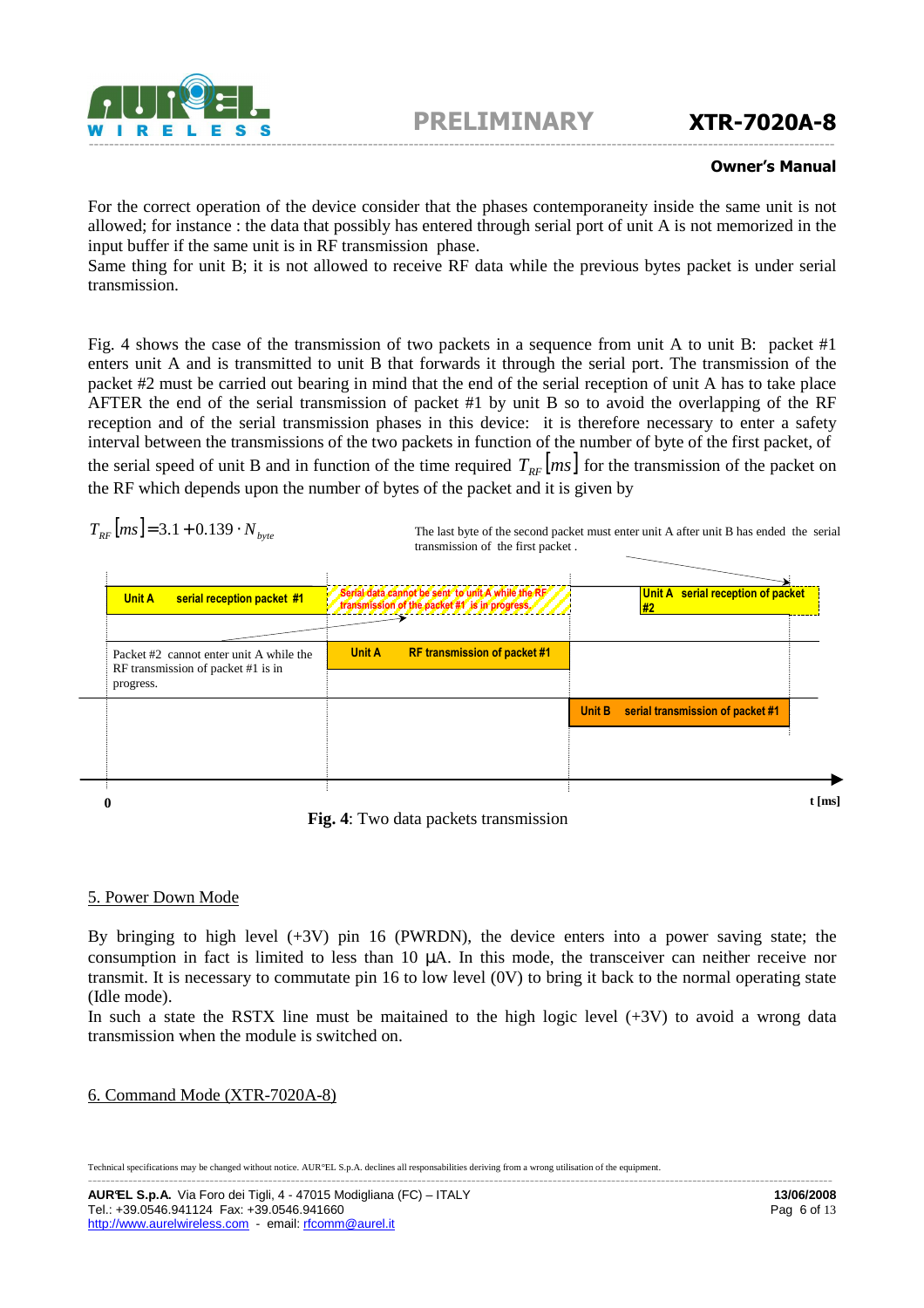

#### Owner's Manual

The Command Mode state allows the Owner to configure the operating parameters of the device. The programming is carried out by means of 'AT' type commands sent to the RSTX line (pin 14) at the speed set by means of pins SP1 and SP2 (pin 11 and 15). The module's answers shall be given on the RSRX line (pin 12).

To enter Command Mode from Idle Mode it is necessary to send on the RSTX line (pin 14) a sequence of 3 consecutives ASCII characters '+', i.e.: (+++). A module under Command Mode state is unabled to RF reception.

#### **Available Registers and Commands**

The commands that can be issued to XTR-7020A-8 module concern the reading and writing of the registers containing the operation setting of the device.

The reading and writing of the configuration register and the sending of the commands to the module is carried out by entering the '**AT**' sequence before the command's or register's name.

The 16 programmable registers (from S1 to S16) can be read or written according to their function.

| Register        | <b>Name</b>    | <b>Function</b>                                                                                                                                             | <b>Values</b>                                                                                                                                                                                         | R/W         |
|-----------------|----------------|-------------------------------------------------------------------------------------------------------------------------------------------------------------|-------------------------------------------------------------------------------------------------------------------------------------------------------------------------------------------------------|-------------|
| S1              | <b>BAND</b>    | Operating band of the transceiver                                                                                                                           | $0 = 868 - 870$ MHz *                                                                                                                                                                                 | $\bf{R}$    |
| S <sub>2</sub>  | <b>CHANNEL</b> | Operating channel                                                                                                                                           | $0 = 868,19 \text{ MHz }$ 3*<br>$1 = 868,34 \text{ MHz}$<br>$2 = 868,49 \text{ MHz}$<br>$4 = 868,80 \text{ MHz}$<br>$5 = 868,95 \text{ MHz}$<br>$6 = 869.11 \text{ MHz}$<br>$11 = 869,87 \text{ MHz}$ | R/W         |
| S <sub>3</sub>  | <b>POWER</b>   | Device's output power level                                                                                                                                 | $0 = -8$ dBm<br>$1 = -2$ dBm<br>$2 = +4$ dBm<br>$3 = +10$ dBm $*$                                                                                                                                     | R/W         |
| <b>S4</b>       | <b>RFON</b>    | It switches On or OFF the module's transmission<br>power                                                                                                    | $0 = Power RF ON*$<br>$1 = Power RF OFF$                                                                                                                                                              | R/W         |
| S <sub>5</sub>  | <b>SER</b>     | Selection of the serial speeds' two benches                                                                                                                 | $0=$ 'slow' bench*<br>$1 = 'fast'$ bench                                                                                                                                                              | R/W         |
| S6              | <b>CTS</b>     | Selection on PIN 13 from 485 EN and CTS                                                                                                                     | $0 = 485EN*$<br>$1 = CTS$                                                                                                                                                                             | $\mathbf R$ |
| <b>S7</b>       | <b>SPD</b>     | In the XTR-7020A-8 upstream of adio trafficking,<br>set the speed of the serial downstream so as to<br>manage the activities of the pin 13 when<br>mode CTS | $0=9600*$<br>$1=19200$                                                                                                                                                                                | $\mathbf R$ |
| <b>S15</b>      | <b>VERSION</b> | Code showing the firmware version                                                                                                                           | <b>Variable</b>                                                                                                                                                                                       | $\bf{R}$    |
| S <sub>16</sub> | <b>RSSI</b>    | It supplies a digital indication of the power<br>received level, with a gradual scale from 0 to 9                                                           | $0 = Min$ power received<br>$9 = Max power received$                                                                                                                                                  | $\bf{R}$    |

 $* =$  default values

 $3 =$  Channel not to be used with max power

| <b>Command</b> | <b>Name</b>                    | <b>Function</b>                            |
|----------------|--------------------------------|--------------------------------------------|
| <b>WR</b>      | <b>WRITE</b>                   | Writing of the registers' values in EEPROM |
| CC             | <b>COMMAND</b><br><b>CLOSE</b> | Command Mode exit                          |

#### **Tab. 3**: commands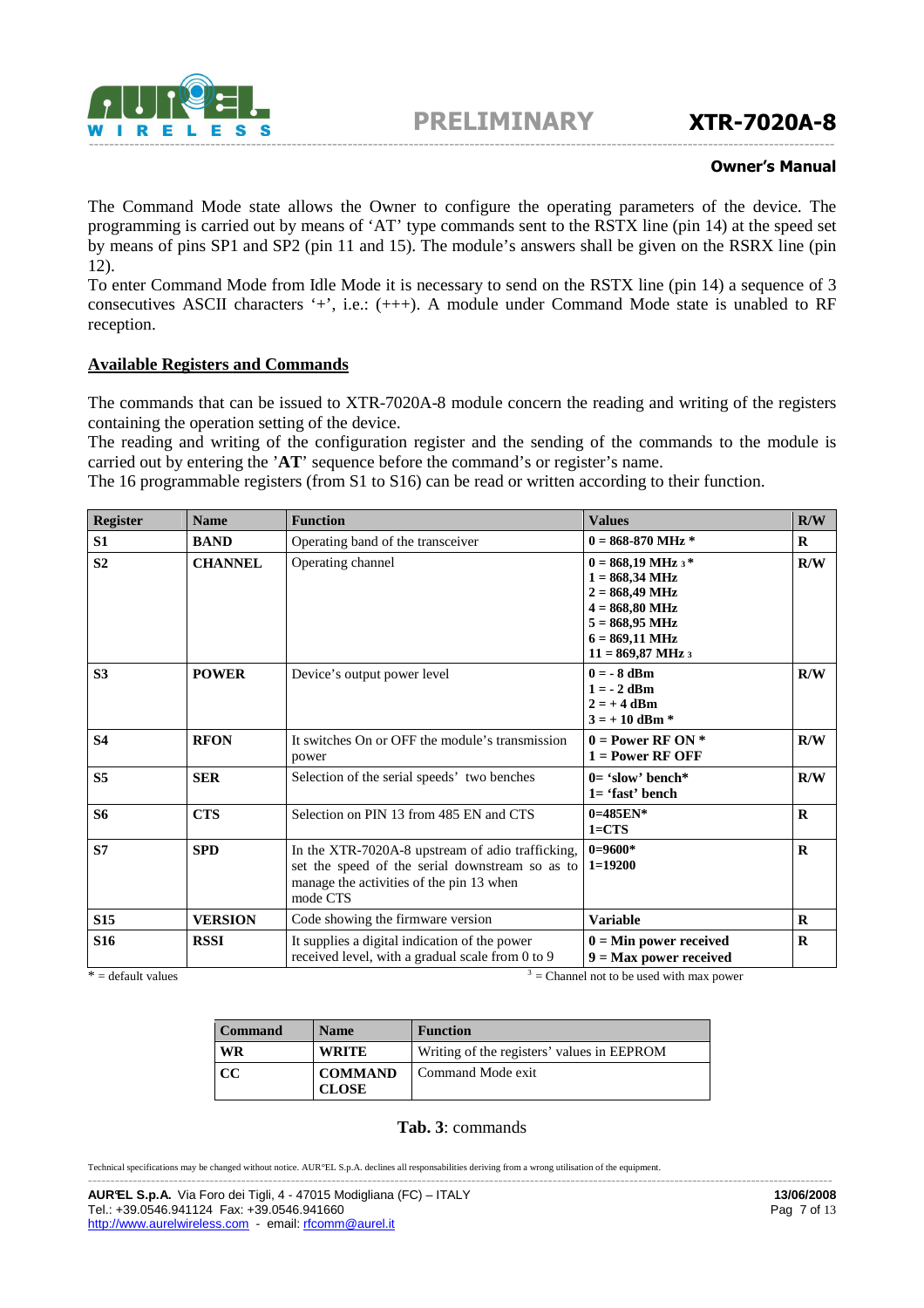

#### Owner's Manual

#### *Records s6 and s7 and CTS signal*

When the module XTR-7020A-8 is set to CTS (S6 register programmed to 1), Pin 13 maintain an high logical level and becomes low when the unit begins to transmit data on RF. The signal remains low for a time calculated on the basis of the alleged serial speed which is programmed the form XTR-7020A-8 related traffic downstream (selectable via the register S7) and the number of Bytes forming the data packet. In this way, reading the signal CTS, the unit linked upstream of the first XTR-7020A-8 will decide to don't submit data on the serial line as the XTR-7020A-8 in reception is used in the serial transmission of previous data packet.

#### *The use of the register S16*

The reading of the register S16 involves the activation of a procedure for analysis of RF channel where module is programmed. This routine has set a duration of about 200ms. The result of the analysis is provided at the end of the operation. No other operation must be performed during this interval. Channel analysis can be performed for determine if channel is busy, and for checking the receiving quality, and to verify the quality of reception in case you want to test the quality of a connection that is planning.

#### *Answers to commands and operations on registers*

| Positive answer:     | OK < CR > LF                                 |
|----------------------|----------------------------------------------|
| Negative answer:     | $sub$ ERROR <cr><math>&lt;</math>LF&gt;</cr> |
| Forbidden operation: | $>$ bl> NO ACCESS< <i>CR&gt;<lf></lf></i>    |

With <CR> Carriage Return, ASCII character 13; <LF> Line Feed, ASCII character 10; <br/> <br/> ASCII character 32.

#### *Reading of a register*

| <b>Syntax:</b> | ATS <sub>X</sub> <cr><sub>&gt;</sub><lf></lf></cr>    | $[x = 1, , 16$ register to be read                                       |
|----------------|-------------------------------------------------------|--------------------------------------------------------------------------|
| Answer:        | followed by $\langle CR \rangle \langle LF \rangle$ . | value contained in the register if the command has been correctly issued |

The registers' value is returned, figure by figure, under ASCII value.

**Example:** '16' is the sequence of ASCII codes 0x31,0x36, corresponding precisely to figure '1' and '6'. Such interpretation procedure must be followed even for the writing of a register's value.

#### *Writing of a register*

| <b>Syntax:</b> | $ATSx=Y$                                    | [ $x = 2, 3, 4$ register to be written, |
|----------------|---------------------------------------------|-----------------------------------------|
|                |                                             | $y =$ value to be entered               |
| <b>Answer:</b> | as indicated to 'Answers to commands' above |                                         |

All values programmed in the registers cause a variation of the module's operating conditions that will be lost once the device is switched off, unless they are saved in the EEPROM memory of the microcontroller by means of the relevant command ATWR: in such case the modified values shall be active also to subsequent switching on.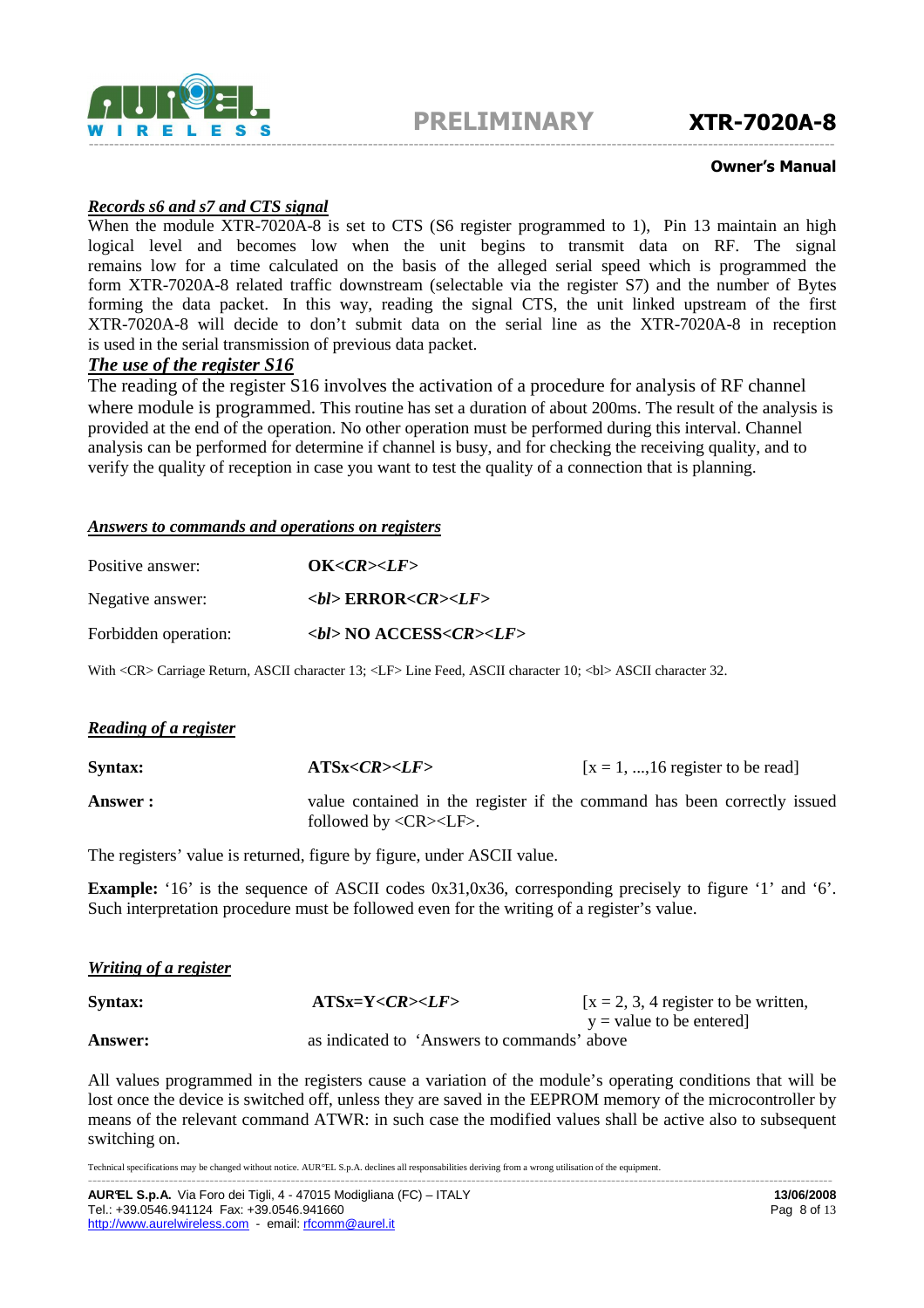

#### Owner's Manual

#### *Command to save the registers' value in EEPROM*

**Syntax: ATWR***<CR><LF>* Answer: as indicated to para 'Answers to commands' above

#### *Exit command from Command Mode*

Syntax: **ATCC**<*CR*><*LF*>

**Answer:** as indicated to para 'Answers to commands' above

The exit from Command Mode, in absence of the ATCC command, takes place automatically after approx. 5 seconds of inactivity.

#### *Operations*

It is possible to chain several operations by mixing actions on one single register and writing or exit commands on a single command line through the operator  $\langle \rangle$ .

In the following example the S3 register's value is set to 2, the modification is saved and the programming function is quitted:

Example #1: Writing of a register and value save. Exit from Command Mode

### **ATS3=2,WR,CC** *<CR><LF>*   **OK***<CR><LF>*

As it can be seen from the example, the prefix AT is applied only for the first command of the line, while for the subsequents must be skipped. The commands chaining is possible only on one register at a time for writing operations; if carried out along with a reading command it will engender an error answer.

#### Example #2: Register reading attempt and exit from Command Mode

If it is attempted to enter the command ATS1,CC<CR><LF> it will be realized that is not possible and that the module will indicate an error when the coma is typed. The screen shall display what follows:

### **ATS1,***<bl>* **ERROR***<CR><LF>*

The commands are not case sensitive therefore can be typed in upper or lower-case.

See Appendix A for further examples.

#### **Application Examples**

Fig. 5 shows a typical application of the XTR-7020A-8 connected to a microcontroller that, besides to receive and transmit data on the two input and output lines (RSTX and RSRX), it drives also the PWRDN.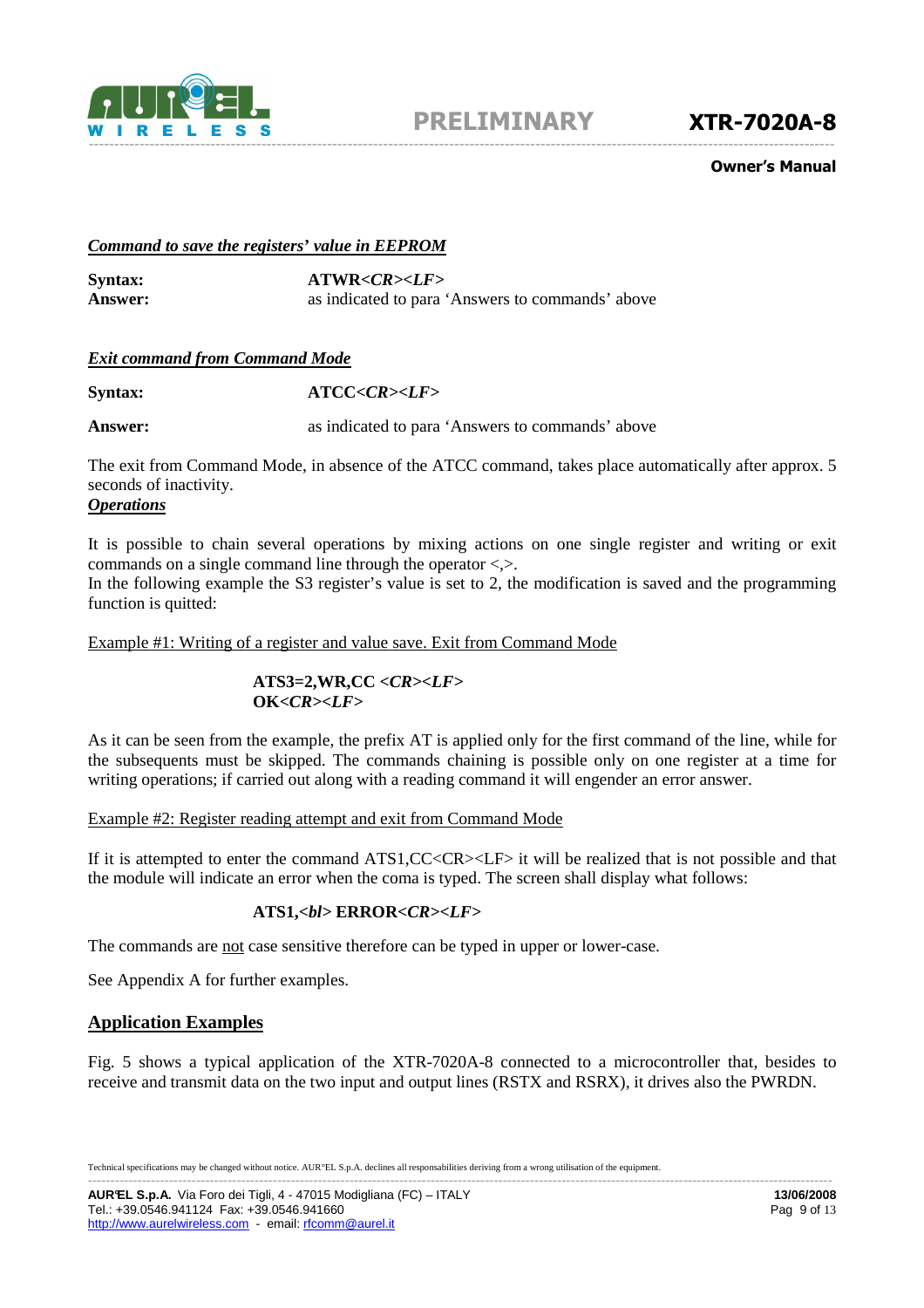

#### Owner's Manual



**Fig. 5**: Example of a 9600 bps connection (SP1 and SP2 to Vcc) between a XTR-7020A-8 and a microcontroller

Fig. 6 shows an example of connection between an XTR-7020A-8 module and the serial port of a PC: the integrated circuit interposed between the transceiver and the port, performs only the conversion function between the electrical levels of the RS-232 and the TTL logic.

By means of the RTS signal (pin 7 of the DB9 port) it is possible to drive the PWRDN line, while the serial speed selection is fixed to 9600 bps.



**Fig. 6**: Example of the connection between an XTR-7020A-8 and the serial port RS-232 at 9600 bps (SP1 and SP2 to Vcc)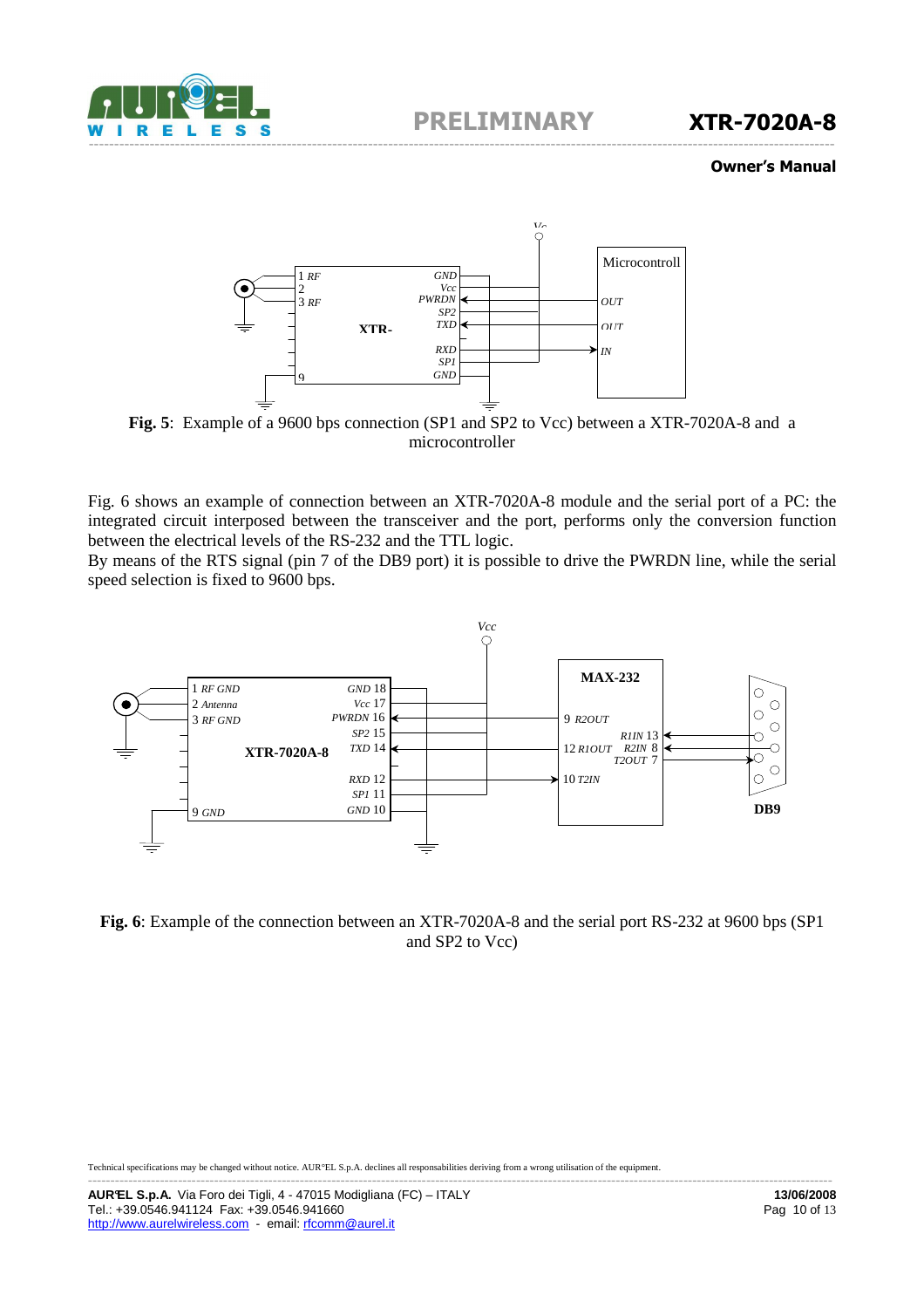

#### Owner's Manual

## **Standards of reference**

The XTR-7020A-8 transceiver complies with European Standards **EN 300 220**, and **EN 301 489**. The tests are carried out transmitting and receiving Pseudo Random (CEPT 70-03) Codes. The occupation band is verified by using a Pseudo Random Code at 115200 bps. Besides, the product has been tested according to **EN 60950** Standards and it is utilized inside a special isolated case which guarantees its compliance to the above mentioned Standards. The transceiver must be fed by a very low voltage and safety source protected against short circuits.

The usage of the transceiver module is foreseen inside cases that guarantee the compliance to **EN 61000-4-2** Standards not directly appliable to the module itself. In particular, is left to user's care the isolation of the connection to the outdoor antenna and of the antenna itself since the RF output of the receiver is not in the position to directly bear the electrostatic charges foreseen by the a.m. standards.

#### **CEPT 70-03 Reccommendation**

The XTR-7020A-8 transceiver operates in a harmonized frequency band therefore, in order to comply with the current regulations; the device must be utilized in the time scale, for a maximum hourly duty-cycle less then one specified on CEPT 70-03 Reccommendation.

The antenna suggested solution (loop antenna) guarantees the compliance with the regulation concerning the irradiated power.

#### **Mechanical dimensions**



# **Fig. 7:** Mechanical dimensions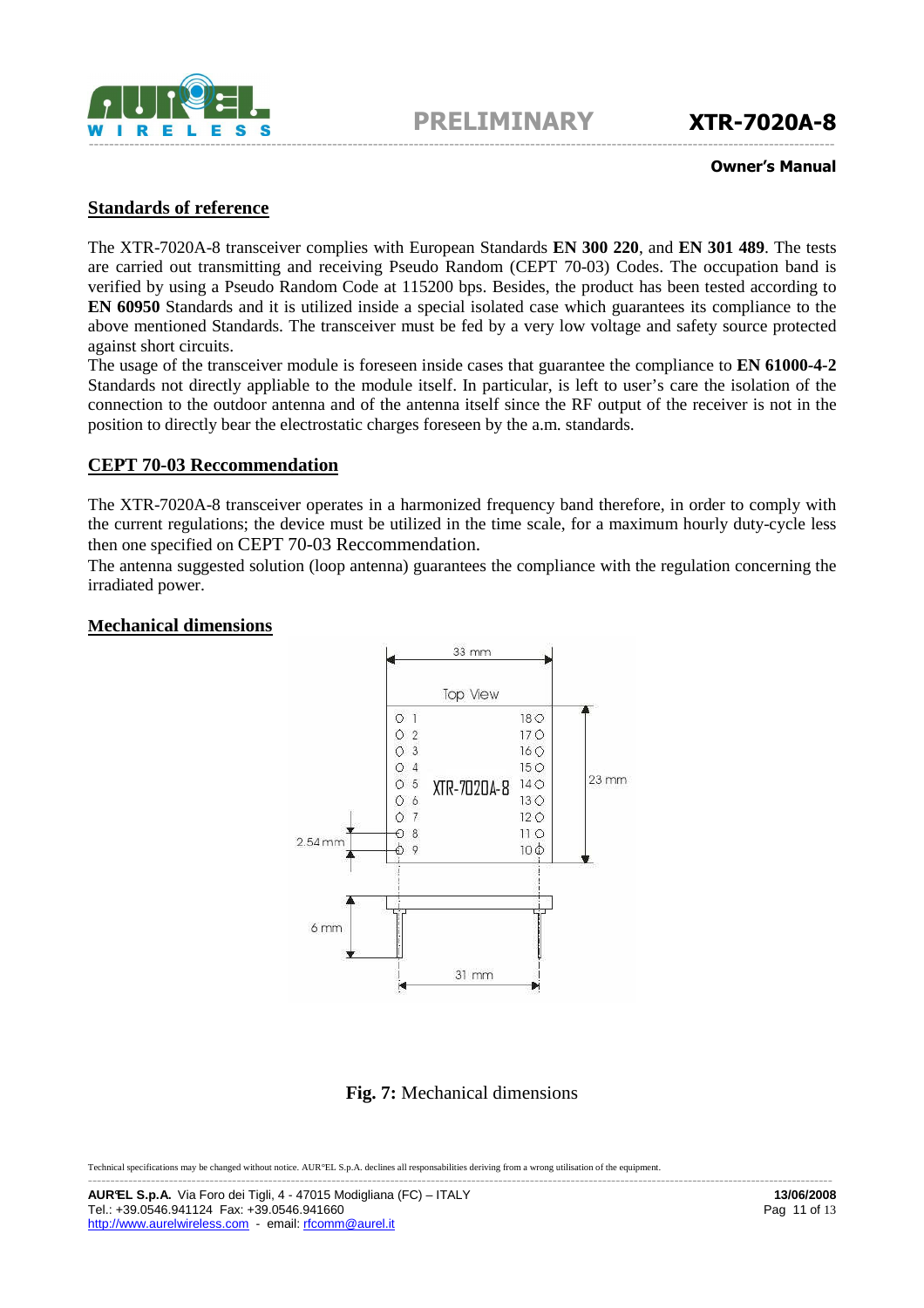

#### Owner's Manual

# **Appendix A – More examples of operations with registers**

Example #3: reading of the module's operating band

**+++OK <CR><LF> ATS1 <CR><LF> 0**<**CR**><**LF**>  $[0=433-434 \text{ MHz band}]$ 

Example #4: variation of the module's operating band

#### **+++OK <CR><LF> ATS1=2 <CR<LF> <bl> NO ACCESS<CR><LF>**

Syntax error: the S1 register is available for reading only

Example #5: Channel reading

**+++OK <CR><LF> ATS2 <CR><LF> 2 <CR><LF>** [2= 433.5 MHz channel]

Example #6: Channel selection

**+++OK <CR><LF> ATS2=8 <CR><LF>** [8= 434,42 MHz channel] **OK <CR><LF>** 

Example #7: Output power reding

**+++OK <CR><LF> ATS3 <CR><LF>**   $1 < CR > LF$   $[1 = power - 2dBm]$ 

Example #8: Output power selection

#### **+++OK <CR><LF>**